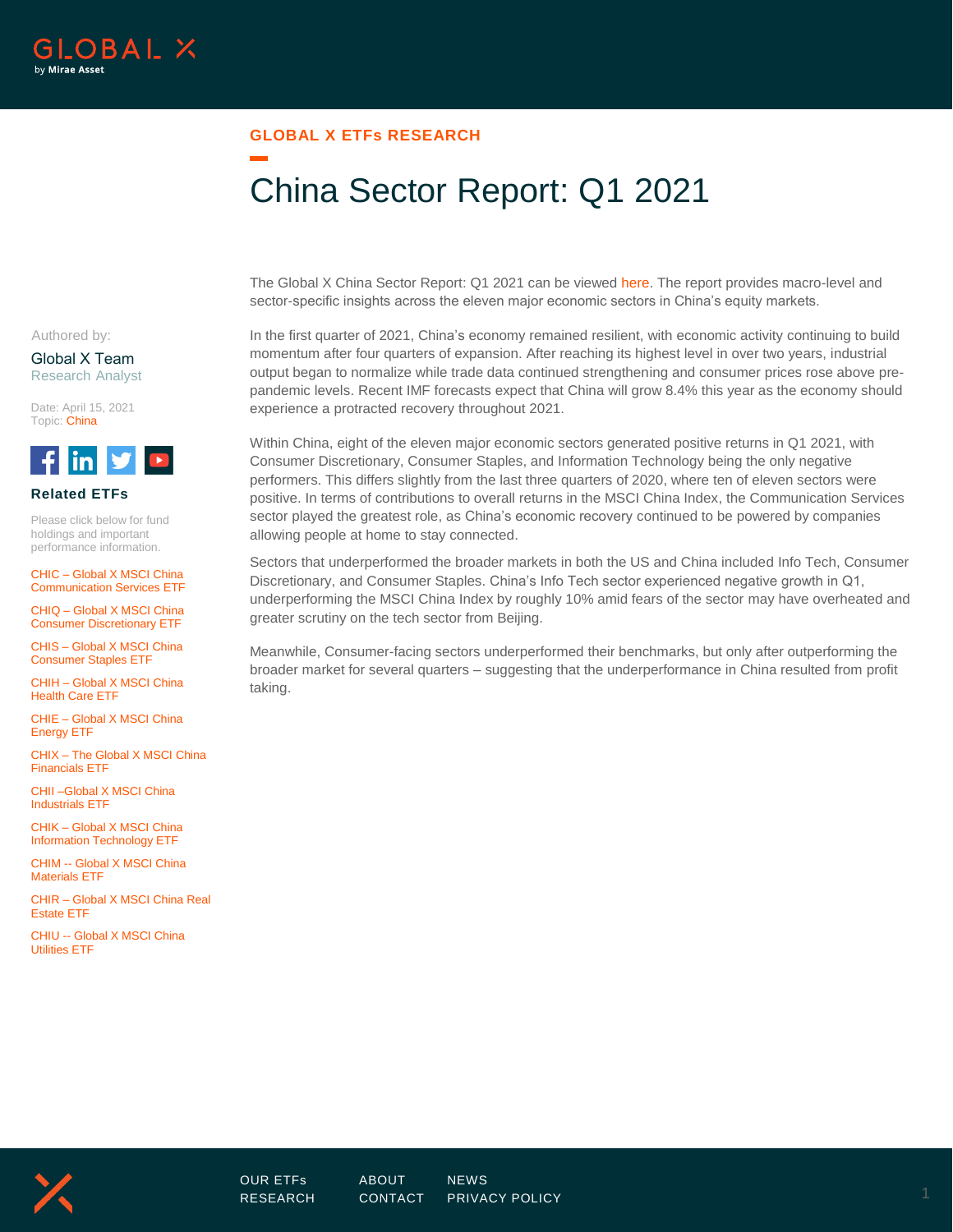| <b>Sector</b>                        | 1 month return | 3 month return | 1 mo. Return (%)<br>3 mo. Return (%) |                    |         |           |                     |              |    |
|--------------------------------------|----------------|----------------|--------------------------------------|--------------------|---------|-----------|---------------------|--------------|----|
| (ETF Ticker)                         | (%)            | (%)            | $-15$                                | $-10$              | -5      | $\bf{0}$  | 5                   | 10           | 15 |
| MSCI China Index (MXCN)              | $-6.08$        | $-0.16$        |                                      | $-6.08$            |         | $-0.16$   |                     |              |    |
| <b>Communication Services (CHIC)</b> | $-11.71$       | 1.11           | $-11.71$                             |                    |         |           | $\blacksquare$ 1.11 |              |    |
| <b>Consumer Discretionary (CHIQ)</b> | $-10.19$       | $-7.26$        |                                      | $-10.19$ $-7.26$   |         |           |                     |              |    |
| <b>Consumer Staples (CHIS)</b>       | $-6.13$        | $-9.43$        |                                      | $-6.13$<br>$-9.43$ |         |           |                     |              |    |
| Energy (CHIE)                        | 3.36           | 9.75           |                                      |                    |         |           | 3.36                | 9.75         |    |
| Financials (CHIX)                    | 1.43           | 4.96           |                                      |                    |         |           | 1.43<br>4.96        |              |    |
| Health Care (CHIH)                   | $-3.03$        | 2.19           |                                      |                    | $-3.03$ |           | 2.19                |              |    |
| Industrials (CHII)                   | $-0.31$        | 6.10           |                                      |                    |         | $-0.31$ L |                     | 16.10        |    |
| Information Technology (CHIK)        | $-9.58$        | $-10.76$       | $-9.58$<br>$-10.76$                  |                    |         |           |                     |              |    |
| Materials (CHIM)                     | $-9.52$        | 6.23           |                                      | $-9.52$            |         |           |                     | 6.23         |    |
| Real Estate (CHIR)                   | 1.76           | 7.88           |                                      |                    |         |           | 1.76                | 7.88         |    |
| Utilities (CHIU)                     | 6.50           | 9.97           |                                      |                    |         |           |                     | 6.50<br>9.97 |    |

Source: Bloomberg as of Mar 31, 2021

*Performance shown is past performance, based on the NAVs of the underlying sector ETFs and does not guarantee future results. To view standard and month-end performance each of the funds, please click on the links available under "Related ETFs" below this post.*

|                                                                          | <b>Fund Information</b> |                       | <b>Performance</b> |                          |                          |          |                                                     |  |
|--------------------------------------------------------------------------|-------------------------|-----------------------|--------------------|--------------------------|--------------------------|----------|-----------------------------------------------------|--|
| All data as of 3/31/2021                                                 | <b>Expense Ratio</b>    |                       | 1 Year             | 3 Year                   | 5 Year                   | 10 Year  | <b>Annualized</b><br>since Fund<br><b>Inception</b> |  |
| <b>Global X MSCI China Communication</b>                                 |                         | <b>NAV</b>            | 27.89%             | $-2.53%$                 | 6.75%                    | 5.40%    | 6.70%                                               |  |
| <b>Services ETF (CHIC)</b><br>Inception date: 12/08/09                   | 0.66%                   | <b>Market Price</b>   | 29.00%             | $-2.60%$                 | 7.09%                    | 5.45%    | 6.76%                                               |  |
|                                                                          |                         | NU722121 Index        | 27.86%             | $-2.13%$                 | 7.51%                    | 6.20%    | 7.47%                                               |  |
| <b>Global X MSCI China Energy ETF (CHIE)</b><br>Inception date: 12/15/09 | 0.66%                   | <b>NAV</b>            | 18.46%             | $-4.20%$                 | 1.57%                    | $-3.44%$ | $-1.68%$                                            |  |
|                                                                          |                         | <b>Market Price</b>   | 19.42%             | $-3.99%$                 | 2.07%                    | $-3.30%$ | $-1.50%$                                            |  |
|                                                                          |                         | NU722195 Index        | 20.15%             | $-3.09%$                 | 2.60%                    | $-2.58%$ | $-0.79%$                                            |  |
| <b>Global X MSCI China Health Care ETF</b>                               |                         | <b>NAV</b>            | 60.76%             | $\sim$                   |                          |          | 30.47%                                              |  |
| (CHIH)                                                                   | 0.66%                   | <b>Market Price</b>   | 63.89%             | $\overline{\phantom{a}}$ | $\overline{\phantom{0}}$ |          | 30.69%                                              |  |
| Inception date: 12/07/18                                                 |                         | <b>NU722071 Index</b> | 62.08%             | ٠                        | ۰                        |          | 31.47%                                              |  |
| <b>Global X MSCI China Information</b>                                   | 0.66%                   | <b>NAV</b>            | 66.78%             | $\sim$                   | ۰                        |          | 36.44%                                              |  |
| Technology ETF (CHIK)                                                    |                         | <b>Market Price</b>   | 66.78%             | $\sim$                   | ٠                        |          | 37.02%                                              |  |
| Inception date: 12/07/18                                                 |                         | NU722094 Index        | 69.64%             |                          |                          |          | 37.90%                                              |  |
| <b>Global X MSCI China Industrials ETF</b>                               | 0.66%                   | <b>NAV</b>            | 35.88%             | 5.01%                    | 7.87%                    | 1.43%    | 1.88%                                               |  |
| (CHII)                                                                   |                         | <b>Market Price</b>   | 40.84%             | 4.98%                    | 8.44%                    | 1.48%    | 1.94%                                               |  |
| Inception date: 11/30/09                                                 |                         | <b>NU721886 Index</b> | 37.08%             | 4.47%                    | 7.26%                    | 1.93%    | 2.39%                                               |  |
| <b>Global X MSCI China Materials ETF</b>                                 |                         | <b>NAV</b>            | 68.55%             | 7.44%                    | 16.38%                   | 0.60%    | $-0.08%$                                            |  |
| (CHIM)                                                                   | 0.66%                   | <b>Market Price</b>   | 71.11%             | 7.75%                    | 17.46%                   | 0.82%    | 0.10%                                               |  |
| Inception date: 01/12/10                                                 |                         | NU721934 Index        | 69.71%             | 8.32%                    | 15.48%                   | 0.90%    | 0.30%                                               |  |

*The performance data quoted represents past performance. Past performance does not guarantee future*  results. The investment return and principal value of an investment will fluctuate so that an investor's shares, *when sold or redeemed, may be worth more or less than their original cost and current performance may be lower or higher than the performance quoted. High short-term performance of the fund is unusual, and investors should not expect such performance to be repeated. Returns for periods greater than one year are annualized.* 

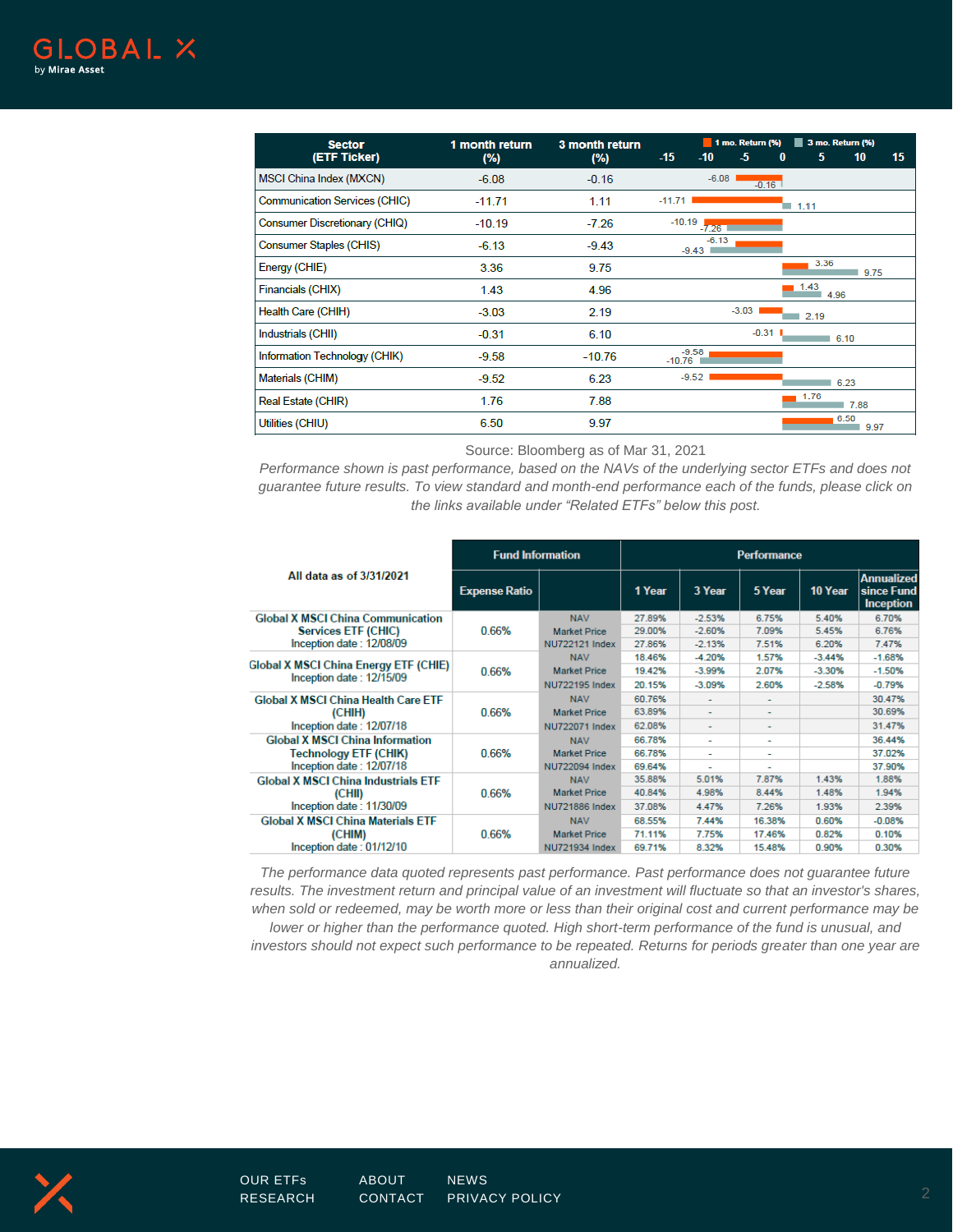

|                                                                                              | <b>Fund Information</b> |                       | <b>Performance</b> |                |        |         |                                                     |  |
|----------------------------------------------------------------------------------------------|-------------------------|-----------------------|--------------------|----------------|--------|---------|-----------------------------------------------------|--|
| All data as of 3/31/2021                                                                     | <b>Expense Ratio</b>    |                       | 1 Year             | 3 Year         | 5 Year | 10 Year | <b>Annualized</b><br>since Fund<br><b>Inception</b> |  |
| <b>Global X MSCI China Consumer</b><br>Discretionary ETF (CHIQ)<br>Inception date: 11/30/09  | 0.65%                   | <b>NAV</b>            | 103.92%            | 23.09%         | 25.80% | 8.47%   | 8.41%                                               |  |
|                                                                                              |                         | <b>Market Price</b>   | 106.46%            | 23.03%         | 26.01% | 8.48%   | 8.49%                                               |  |
|                                                                                              |                         | NU722069 Index        | 105.23%            | 23.92%         | 26.68% | 9.14%   | 9.07%                                               |  |
| <b>Global X MSCI China Real Estate ETF</b><br>(CHIR)<br>Inception date: 12/07/18             | 0.65%                   | <b>NAV</b>            | 13.32%             | ۰              | ۰      |         | 10.43%                                              |  |
|                                                                                              |                         | <b>Market Price</b>   | 15.37%             | ٠              | ٠      |         | 10.48%                                              |  |
|                                                                                              |                         | NU721936 Index        | 14.09%             | ٠              | ۰      |         | 11.12%                                              |  |
| <b>Global X MSCI China Consumer</b><br><b>Staples ETF (CHIS)</b><br>Inception date: 12/07/18 | 0.67%                   | <b>NAV</b>            | 49.78%             |                | ٠      |         | 40.23%                                              |  |
|                                                                                              |                         | <b>Market Price</b>   | 52.02%             | ٠              | ٠      |         | 40.67%                                              |  |
|                                                                                              |                         | <b>NU722070 Index</b> | 51.13%             | ۰              | ۰      |         | 41.06%                                              |  |
| <b>Global X MSCI China Utilities ETF</b><br>(CHIU)<br>Inception date: 12/07/18               | 0.66%                   | <b>NAV</b>            | 32.26%             | ٠              | ۰      |         | 7.58%                                               |  |
|                                                                                              |                         | <b>Market Price</b>   | 35.25%             | ۰.             | ٠      |         | 8.37%                                               |  |
|                                                                                              |                         | <b>NU722095 Index</b> | 33.51%             | $\overline{a}$ | ٠      |         | 8.51%                                               |  |
| <b>Global X MSCI China Financials (CHIX)</b><br>Inception date: 12/10/09                     | 0.66%                   | <b>NAV</b>            | 20.15%             | $-0.27%$       | 8.41%  | 4.02%   | 3.17%                                               |  |
|                                                                                              |                         | <b>Market Price</b>   | 22.89%             | $-0.64%$       | 8.67%  | 4.02%   | 3.22%                                               |  |
|                                                                                              |                         | <b>NU721887 Index</b> | 21.10%             | 0.52%          | 9.28%  | 4.62%   | 3.81%                                               |  |

#### **Dispersion between China and US Sectors Normalizes**

In Q1, the S&P 500 Index (SPX) continued its rally, finishing up 6.17%, while the MSCI China Index (MXCN) was mostly flat with a -0.16% return.

During Q1, Chinese sectors exhibited a narrower dispersion of returns compared to US sectors. Sector dispersion is the difference between the best and worst performing sectors in each country. In China, this dispersion was 21.47% in Q1, whereas in the US it was 29.14%. While sector dispersion is typically higher in China than in the US, wider dispersion in the US was mainly attributable to the strong recovery in the Energy sector as markets shifted from growth to value amid rising long term rates.

## **SECTOR DISPERSION (Q1 TOTAL RETURN %)**

Source: Bloomberg as of Mar 31, 2021.

| Index Data | <b>Average Sector</b><br>Returns Q1 | Dispersion of<br>Sector Returns Q1 | <b>Benchmark Returns</b><br><b>Q1 MSCI China vs. S&amp;P</b> |
|------------|-------------------------------------|------------------------------------|--------------------------------------------------------------|
| China      | 2.18                                | 21.47                              | $-0.16$                                                      |
| US         | 9.04                                | 29.14                              | 6.17                                                         |

Data points represent the differences in returns between top and bottom performing sector in China and the US. Average refers to a simple average of the individual sector returns of the MSCI China and MSCI China Sector Indexes, as well as the S&P 500 and S&P U.S. Select Sector Indexes.

### **Comparing and Contrasting US and China Sector Performance**

In the chart below, we show performance of Global X ETFs that are designed to track China's 11 GICS sectors, as well as their US sector index counterparts.

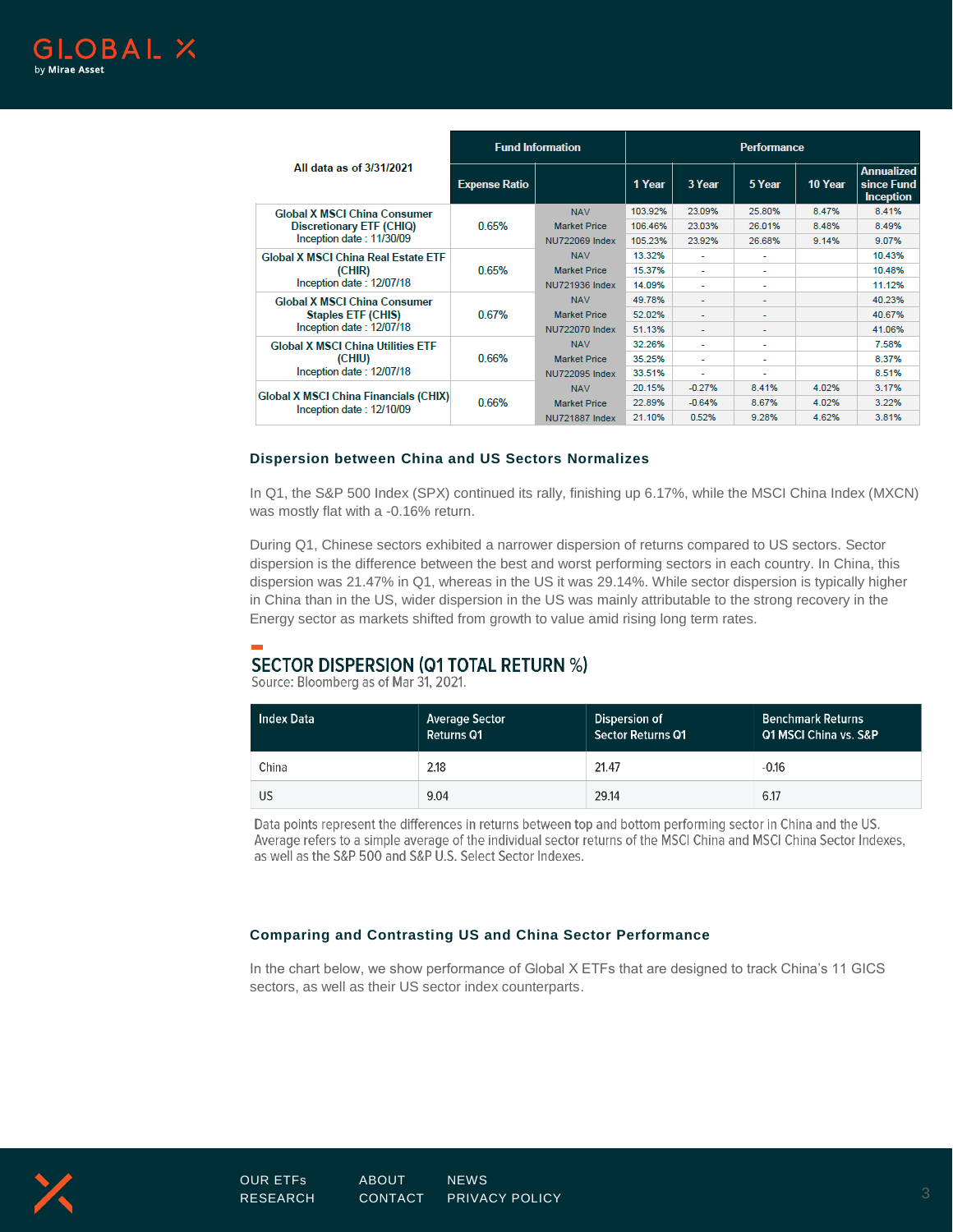

### **CHINA VS. US SECTOR PERFORMANCE Q1 2021**

Source: Bloomberg as of Mar 31, 2021. Data points represent the returns of the indexes tracked by the sector ETFs and the benchmark indexes, MSCI China (MXCN) and the S&P 500 (SPX).



*Performance shown is past performance, based on the returns of the indexes that the sector ETFs track and do not guarantee future results. Index returns are for illustrative purposes only and do not represent actual fund performance.* 

### **Commodities Fueled Energy Outperformance**

During Q1, most sectors outperformed the MSCI China Index as the Chinese economy experienced a persistent recovery. The largest contributions to returns in China were from the Communication Services, Financials, and Real Estate sectors as people continued to stay at home while housing prices rose and new loans nearly doubled.<sup>i</sup> While the Energy sector was the top performing sector in both China and the US thanks to higher commodity prices globally, returns were much higher in the US Energy space thanks to its position as a major global oil producer and a rise in oil prices during the first quarter.

### **Conclusion**

Following a year-long battle with COVID-19, the pandemic continues reshaping the global economic outlook, resulting in mixed performance across global markets. Sectors across major economies, including the US and China, are experiencing uneven recoveries and diverging with their historical performance. Throughout 2021, we expect global markets to continue recovering with varied economic responses to the pandemic and anticipate that investors may benefit from more selective sector exposure.